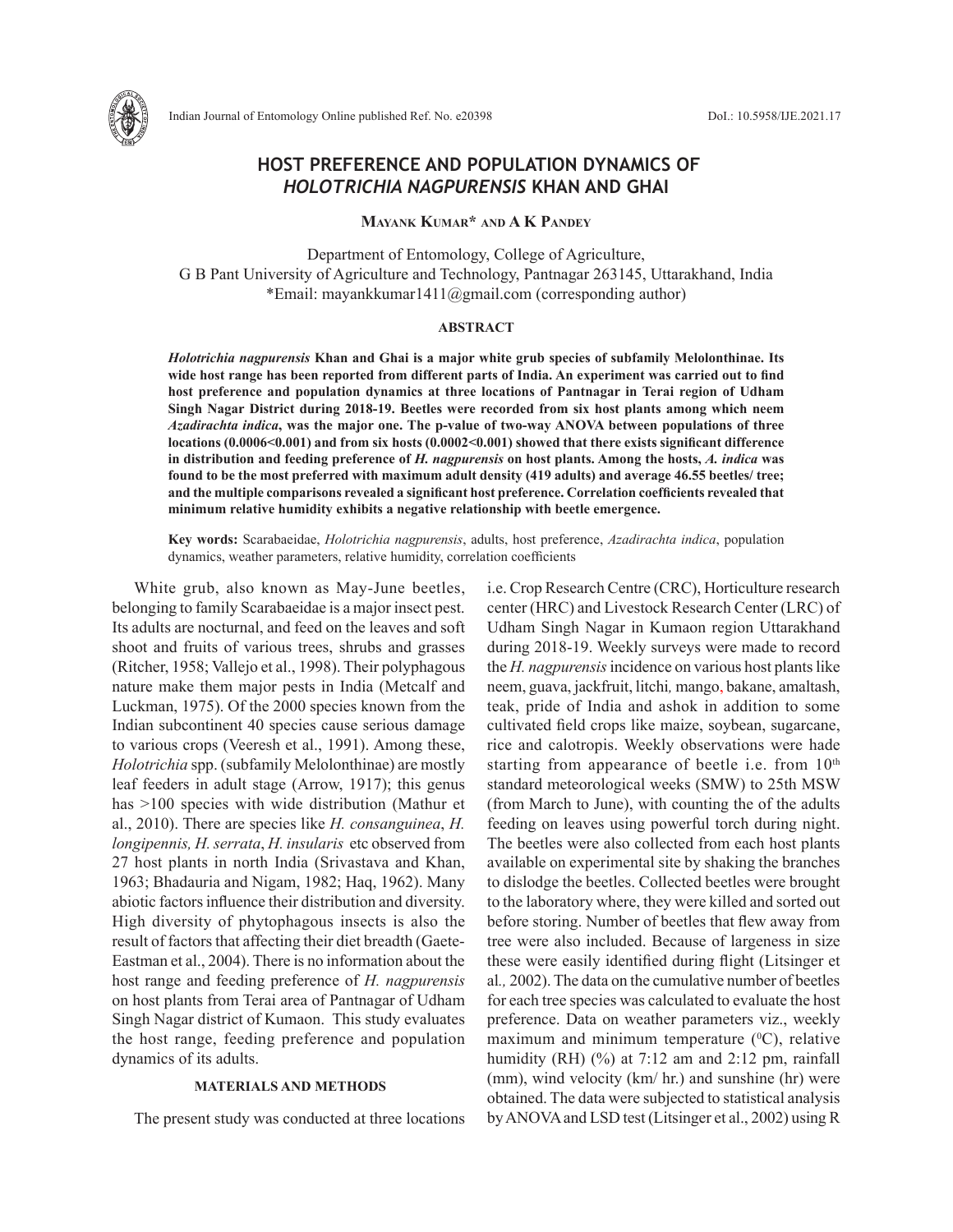and SPSS software packages, respectively. Correlation coefficients of the incidence of beetle with weather factors were computed with R software.

#### **RESULTS AND DISCUSSION**

The results of the study brought out the host range/ preference and population dynamics of *H. nagpurensis.*  These included the major host plants like *A. indica*, *P. guajava*, *A. heterophyllus*, *L. scinensis, M. indica*, *M. azadirach*, *C. fistula*, *T. grandis*, *L. speciosa* and *Polyalthia* sp. in addition to some cultivated field crops like *Z. mays*, *G. max, S. officinarum*, *O. sativa* and *Calotropis* sp*.* These revealed the wide host range with significant variations and choice of host plant for feeding; significantly maximum (713 beetles) was observed at the location HRC followed by LRC (698) and CRC (503) on the preferred hosts. Among the 15 host plants selected, which are common to all the sites, six trees i.e. *A. indica*, *M. indica*, *A. heterophyllus, P. guajava*, *Z. mays* and *M. azadirach*  inhabited maximum adults (Table 1); of these *A. indica* was the most preferred inhabiting >one fifth, and the least (11.91%) on *M. azadirach* followed by *Z. mays*  (11.54%) only. On an average, *A. indica* recorded 46.55 adults/ tree. Two-way ANOVA revealed significant differences among the locations studied, and among the six host trees. The multiple comparison values also indicate that *A. indica* was significantly most preferred (Table 2). The emergence of *H. nagpurensis*  started from 7 pm of  $10<sup>th</sup>$  and up to  $25<sup>th</sup>$  MSW with a peak during 16th MSW (Fig. 1); correlation coefficients revealed a non-significant but positive correlation with maximum temperature  $(r=0.167)$ , and a negative one with minimum temperature  $(r=0.130)$ ; negative relationship with both maximum and minimum RH and

Table 1. Incidence of *H. nagpurensis* on hosts in three locations (2018-19)

| S.  | Host name         | CRC | <b>HRC</b> | <b>LRC</b> | Total | $%$ of |
|-----|-------------------|-----|------------|------------|-------|--------|
| No. |                   |     |            |            |       | total  |
| 1   | Azadirachta       | 115 | 147        | 157        | 419   | 21.89  |
|     | indica L          |     |            |            |       |        |
| 2   | Zea mays L.       | 55  | 98         | 68         | 221   | 11.54  |
| 3   | Psidium guajava   | 85  | 139        | 138        | 362   | 18.91  |
|     | L.                |     |            |            |       |        |
| 4   | <i>Atrocarpus</i> | 89  | 142        | 128        | 359   | 18.75  |
|     | heterophyllus     |     |            |            |       |        |
|     | Lam.              |     |            |            |       |        |
| 5   | Melia azedarach   | 64  | 77         | 87         | 228   | 11.91  |
|     | L.                |     |            |            |       |        |
| 6   | Mangifera indica  | 95  | 110        | 120        | 325   | 16.98  |
|     | L.                |     |            |            |       |        |
|     | Total             | 503 | 713        | 698        | 1914  |        |

| Table 2. Multiple comparisons of hosts |  |
|----------------------------------------|--|
| for feeding preference (2018)          |  |

| S.  | I-Sample         | J-Sample                        | Mean     | Sig.    |
|-----|------------------|---------------------------------|----------|---------|
| No. |                  |                                 | Diff.    |         |
| 1.  | A. indica L.     | Z. mays L.                      | 66.00    | $.003*$ |
|     |                  |                                 |          | .316ns  |
|     |                  | P. guajava L.                   | 19.00    | .292ns  |
|     |                  | A. heterophyllus                | 20.00    | $.004*$ |
|     |                  | Lam.                            | 63.67    |         |
|     |                  | M. azadirach L.<br>M. indica L. | 31.33    | .110ns  |
| 2.  | Z. mays L.       | A. indica L                     | $-66.00$ | $.003*$ |
|     |                  |                                 | $-47.00$ | $.024*$ |
|     |                  | P. guajava L.                   | $-46.00$ | $.026*$ |
|     |                  | A. heterophyllus                | $-2.33$  | .900ns  |
|     |                  | Lam.                            |          |         |
|     |                  | M. azedarach L.<br>M. indica L. | $-34.67$ | .080ns  |
| 3.  |                  | A. indica L                     | $-19.00$ | .316ns  |
|     | P. guajava L.    |                                 | 47.00    | $.024*$ |
|     |                  | Z. mays L.                      | 1.00     | .957ns  |
|     |                  | A. heterophyllus                | 44.67    | $.030*$ |
|     |                  | Lam.<br>M. azadirach L.         | 12.33    | .510ns  |
|     |                  | M. indica L.                    |          |         |
| 4.  |                  | A. indica L                     | $-20.00$ | .292ns  |
|     | A. heterophyllus |                                 | 46.00    | $.026*$ |
|     | Lam.             | Z. mays L.                      |          |         |
|     |                  | P. guajava L.                   | $-1.00$  | .957ns  |
|     |                  | M. azadirach L.                 | 43.67    | $.033*$ |
|     |                  | M. indica L.                    | 11.33    | .544ns  |
| 5.  | M. azadirach L.  | A. indica L                     | $-63.67$ | $.004*$ |
|     |                  | Z. mays L.                      | 2.33     | .900ns  |
|     |                  | P. guajava L.                   | $-44.67$ | $.030*$ |
|     |                  | A. heterophyllus                | $-43.67$ | $.033*$ |
|     |                  | Lam.                            | $-32.33$ | .100ns  |
|     |                  | M. indica L.                    |          |         |
| 6.  | M. indica L.     | A. indica L                     | $-31.33$ | .110ns  |
|     |                  | Z. mays L.                      | 34.67    | .080ns  |
|     |                  | P. guajava L.                   | $-12.33$ | .510ns  |
|     |                  | A. heterophyllus                | $-11.33$ | .544ns  |
|     |                  | Lam.                            | 32.33    | .100ns  |
|     |                  | M. azadirach L.                 |          |         |

ns=non- significant; significant at p=0.05